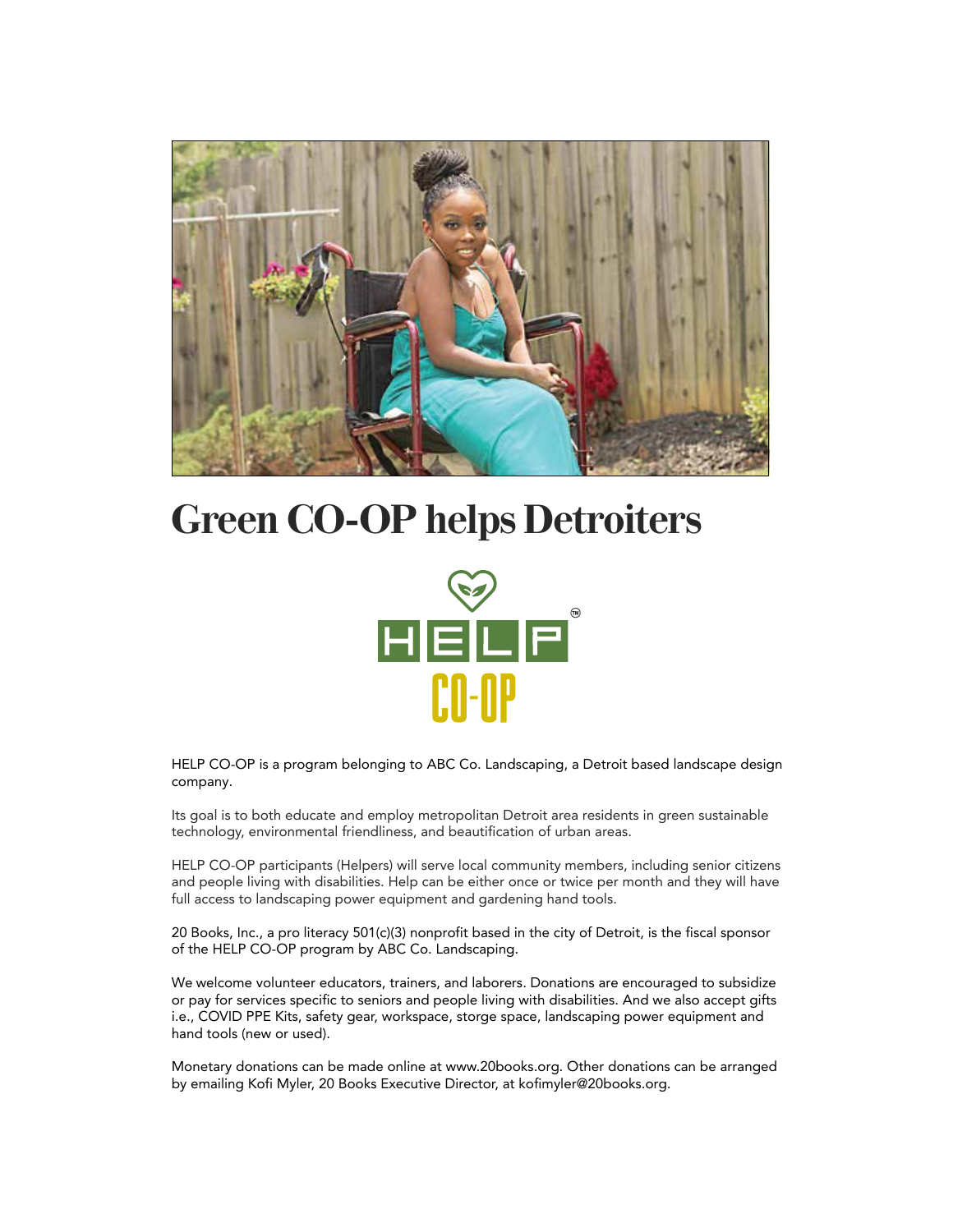

ABC's HELP CO-OP program offers jobs and training in landscaping and green industry. Earn extra money helping customers, once or twice a month, that are seniors and people living with disabilities.



**SOURCE:** Internet

# **Seniors, disabled get help**

Wish to make money outside of your employer, fixed income or school schedule? Well, you can if you help us, in your neighborhood, provide service to one, or as many as eight, of our ABC customers. We will pay you \$25 or more, each time you help, be it once or twice a month. So do the math, if you so choose, you can help eight customers, twice a month, and earn \$400 or more monthly.

## WHO CAN APPLY

You can be age 16 to senior, it is only required that you have a physical residence in one of ABC's metro-area dispatch neighborhoods. Below is an illustration of how close a helper could be to a job site.



Be it a city block, suburban subdivision or rural dirt road, if the houses that are highlighted red are ABC customers and if your house is as close as the house highlighted in blue, you qualify to be a Helper.

**NOTES:** Being within walking distance from ABC customers is not necessary to qualify. It is required that you reside in a metro area dispatch neighborhood. Customers' landscapes will be your on-the-job training grounds and thereafter become your source of income.

Criminal background does not automatically bar you from employment, and we encourage returning citizens seeking jobs to apply online at www.abccolandscaping.com/careers.

## MAKING THE CUT

ABC Co. Landscaping is an equal opportunity employer. And the HELP CO-OP Program embodies that same fairness. This is an educational, community building, earning opportunity that benefits customers and helpers. We hire the best, seeking those who are hard-working, self-starters and most importantly operate from a moral compass.

## 10 JOB PERKS

- 1. Access to equipment
- ${\bf 2.}$  Flexible schedule
- $\boldsymbol{3}.$  Fresh air environment
- 4. Sunny environment
- ${\bf 5}.$  Active lifestyle
- 6. Fitness and weight loss
- 7. Supplemental income
- 8. Summer income
- **9.** Career growth
- 10. Bring a tag-a-long



## GET ON THE HELP LIST

When an assigned helper cannot work we go back to our helper list.

## 10 MUST-DO'S ON JOB SITE

- 1. Wear ABC shirt
- **2.** Wear safety glasses
- Wear safety gloves 3.
- 4. Wear safety vests
- **5.** No baseball hats
- 6. No open-toe shoes
- 7. No eating/drinking
- 8. No loud/profane speech
- 9. COVID safety precautions
- 10. Record grass height